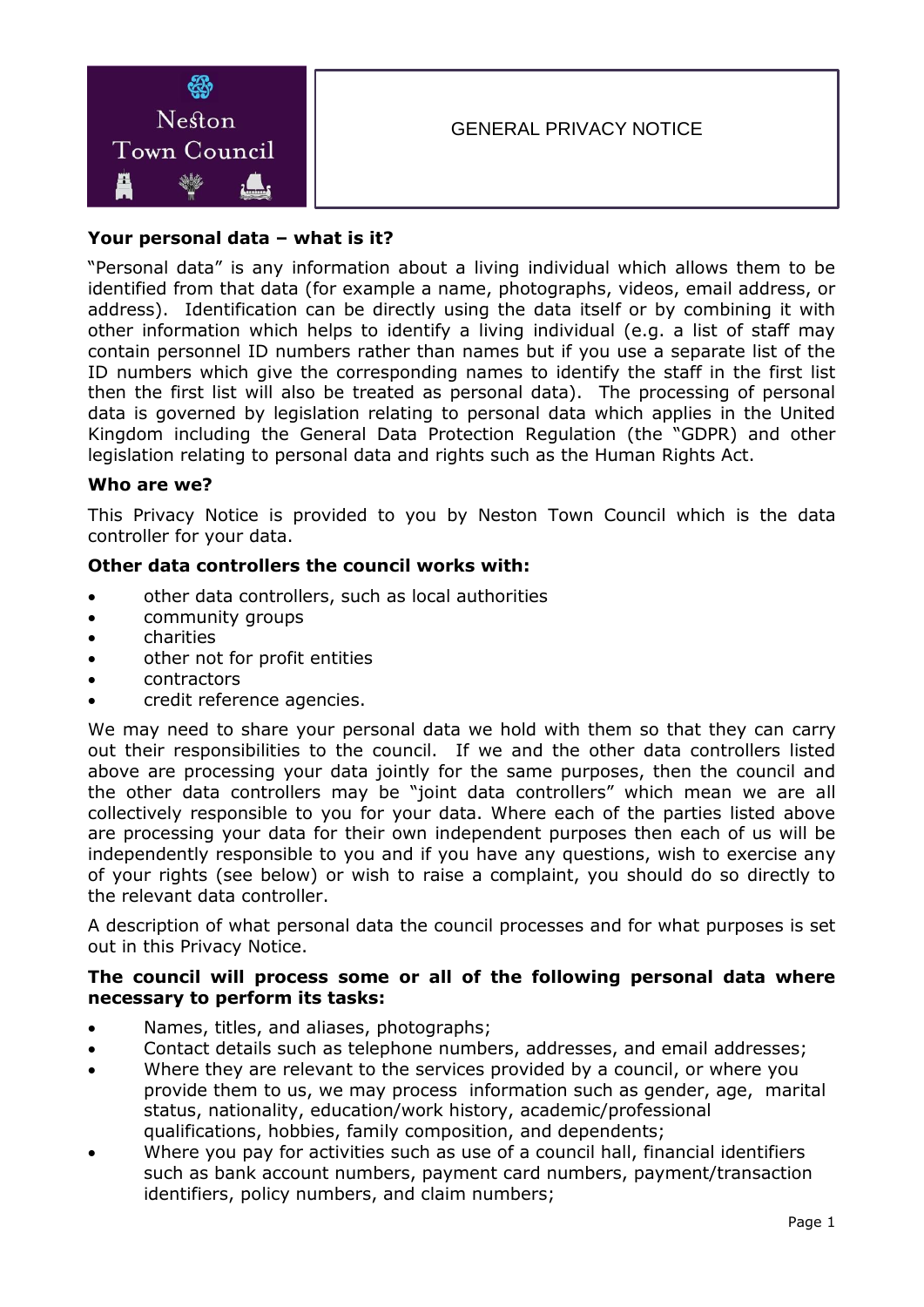The personal data we process may include sensitive or other special categories of personal data such as criminal convictions, racial or ethnic origin, mental and physical health, details of injuries, medication/treatment received, political beliefs, trade union affiliation, genetic data, biometric data, data concerning and sexual life or orientation.

# **How we use sensitive personal data**

- We may process sensitive personal data including, as appropriate:
	- information about your physical or mental health or condition in order to monitor sick leave and take decisions on your fitness for work;
	- your racial or ethnic origin or religious or similar information in order to monitor compliance with equal opportunities legislation;
	- in order to comply with legal requirements and obligations to third parties.
- These types of data are described in the GDPR as "Special categories of data" and require higher levels of protection. We need to have further justification for collecting, storing and using this type of personal data.
- We may process special categories of personal data in the following circumstances:
	- In limited circumstances, with your explicit written consent.
	- Where we need to carry out our legal obligations.
	- Where it is needed in the public interest.
- Less commonly, we may process this type of personal data where it is needed in relation to legal claims or where it is needed to protect your interests (or someone else's interests) and you are not capable of giving your consent, or where you have already made the information public.

#### **Do we need your consent to process your sensitive personal data?**

 In limited circumstances, we may approach you for your written consent to allow us to process certain sensitive personal data. If we do so, we will provide you with full details of the personal data that we would like and the reason we need it, so that you can carefully consider whether you wish to consent.

#### **The council will comply with data protection law. This says that the personal data we hold about you must be:**

- Used lawfully, fairly and in a transparent way.
- Collected only for valid purposes that we have clearly explained to you and not used in any way that is incompatible with those purposes.
- Relevant to the purposes we have told you about and limited only to those purposes.
- Accurate and kept up to date.
- Kept only as long as necessary for the purposes we have told you about.
- Kept and destroyed securely including ensuring that appropriate technical and security measures are in place to protect your personal data to protect personal data from loss, misuse, unauthorised access and disclosure.

#### **We use your personal data for some or all of the following purposes:**

 To deliver public services including to understand your needs to provide the services that you request and to understand what we can do for you and inform you of other relevant services;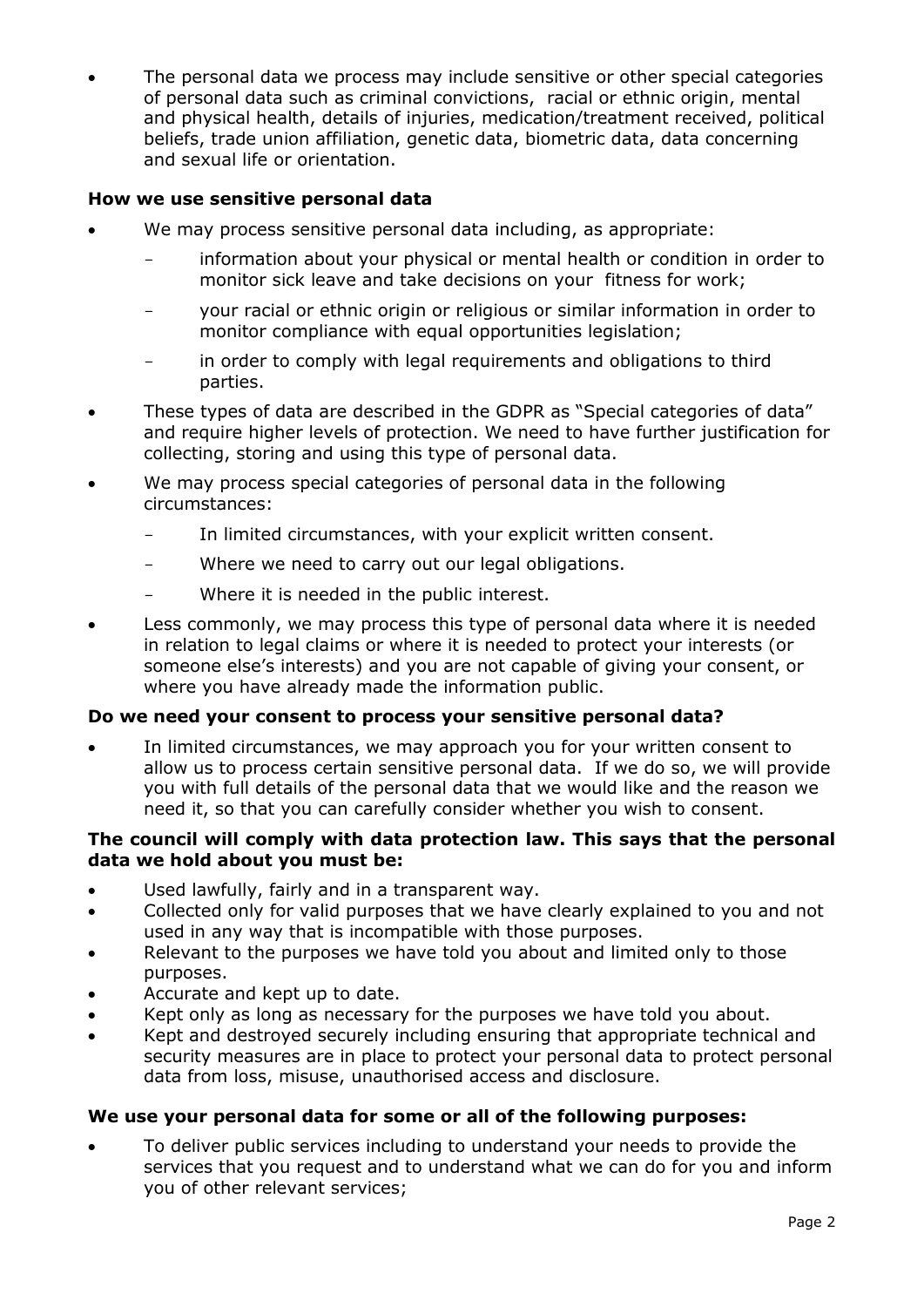- To confirm your identity to provide some services;
- To contact you by post, email, telephone or using social media (e.g., Facebook, Twitter, WhatsApp);
- To help us to build up a picture of how we are performing;
- To prevent and detect fraud and corruption in the use of public funds and where necessary for the law enforcement functions;
- To enable us to meet all legal and statutory obligations and powers including any delegated functions;
- To carry out comprehensive safeguarding procedures (including due diligence and complaints handling) in accordance with best safeguarding practice from time to time with the aim of ensuring that all children and adults-at-risk are provided with safe environments and generally as necessary to protect individuals from harm or injury;
- To promote the interests of the council;
- To maintain our own accounts and records;
- To seek your views, opinions or comments;
- To notify you of changes to our facilities, services, events and staff, councillors and other role holders;
- To send you communications which you have requested and that may be of interest to you. These may include information about campaigns, appeals, other new projects or initiatives;
- To process relevant financial transactions including grants and payments for goods and services supplied to the council
- To allow the statistical analysis of data so we can plan the provision of services.

Our processing may also include the use of CCTV systems for the prevention and prosecution of crime.

#### **What is the legal basis for processing your personal data?**

The council is a public authority and has certain powers and obligations. Most of your personal data is processed for compliance with a legal obligation which includes the discharge of the council's statutory functions and powers. Sometimes when exercising these powers or duties it is necessary to process personal data of residents or people using the council's services. We will always take into account your interests and rights. This Privacy Notice sets out your rights and the council's obligations to you.

We may process personal data if it is necessary for the performance of a contract with you, or to take steps to enter into a contract. An example of this would be processing your data in connection with the use of sports facilities, or the acceptance of an allotment garden tenancy.

Sometimes the use of your personal data requires your consent. We will first obtain your consent to that use.

# **Sharing your personal data**

This section provides information about the third parties with whom the council may share your personal data. These third parties have an obligation to put in place appropriate security measures and will be responsible to you directly for the manner in which they process and protect your personal data. It is likely that we will need to share your data with some or all of the following (but only where necessary):

 The data controllers listed above under the heading "Other data controllers the council works with";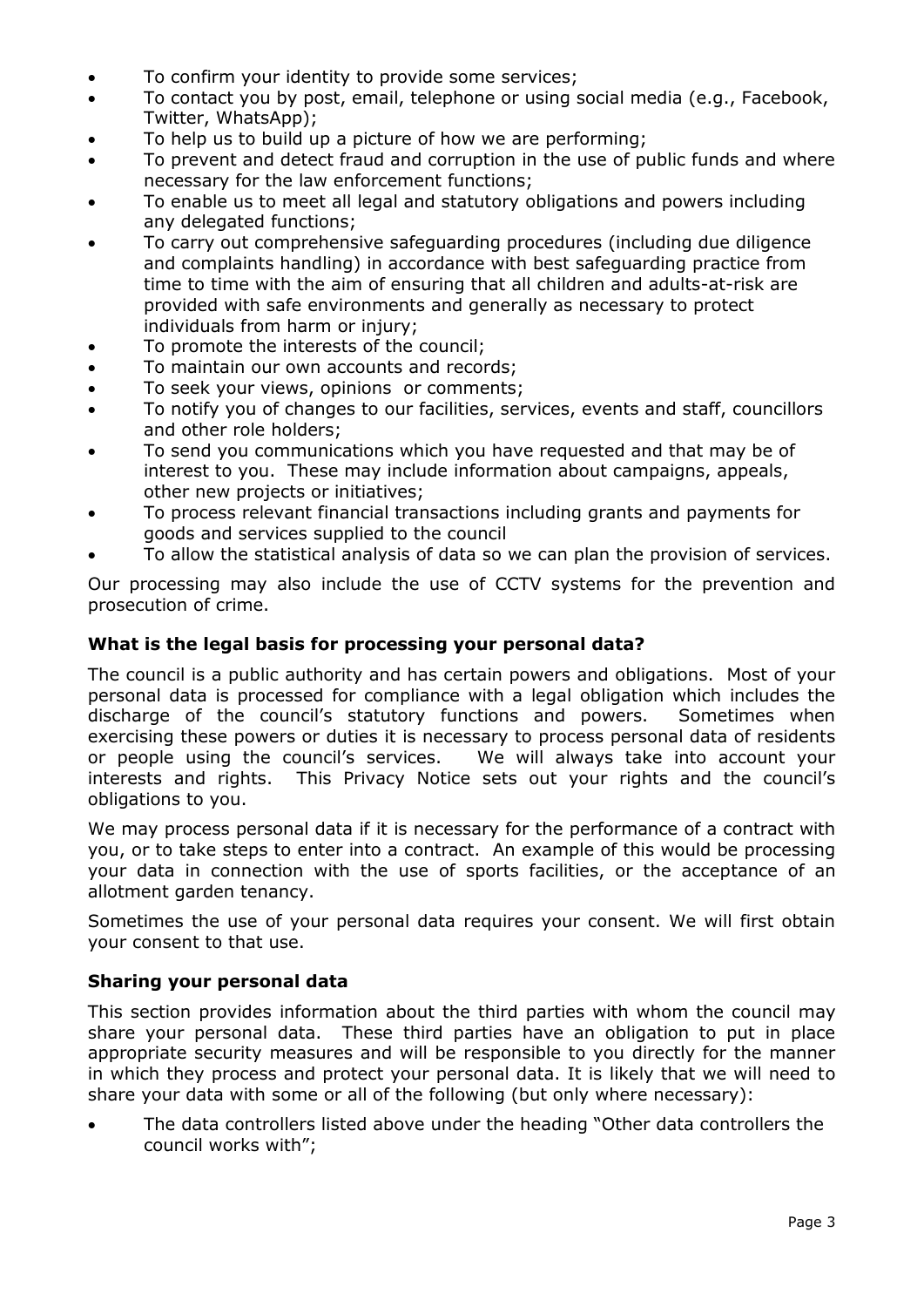- Our agents, suppliers and contractors. For example, we may ask a commercial provider to publish or distribute newsletters on our behalf, or to maintain our database software;
- On occasion, other local authorities or not for profit bodies with which we are carrying out joint ventures e.g. in relation to facilities or events for the community.

# **How long do we keep your personal data?**

We will keep some records permanently if we are legally required to do so. We may keep some other records for an extended period of time. For example, it is currently best practice to keep financial records for a minimum period of 8 years to support HMRC audits or provide tax information. We may have legal obligations to retain some data in connection with our statutory obligations as a public authority. The council is permitted to retain data in order to defend or pursue claims. In some cases the law imposes a time limit for such claims (for example 3 years for personal injury claims or 6 years for contract claims). We will retain some personal data for this purpose as long as we believe it is necessary to be able to defend or pursue a claim. In general, we will endeavour to keep data only for as long as we need it. This means that we will delete it when it is no longer needed.

# **Your rights and your personal data**

You have the following rights with respect to your personal data:

When exercising any of the rights listed below, in order to process your request, we may need to verify your identity for your security. In such cases we will need you to respond with proof of your identity before you can exercise these rights.

# *1) The right to access personal data we hold on you*

- At any point you can contact us to request the personal data we hold on you as well as why we have that personal data, who has access to the personal data and where we obtained the personal data from. Once we have received your request we will respond within one month.
- There are no fees or charges for the first request but additional requests for the same personal data or requests which are manifestly unfounded or excessive may be subject to an administrative fee.

# *2) The right to correct and update the personal data we hold on you*

 If the data we hold on you is out of date, incomplete or incorrect, you can inform us and your data will be updated.

# *3) The right to have your personal data erased*

- If you feel that we should no longer be using your personal data or that we are unlawfully using your personal data, you can request that we erase the personal data we hold.
- When we receive your request we will confirm whether the personal data has been deleted or the reason why it cannot be deleted (for example because we need it for to comply with a legal obligation).

# *4) The right to object to processing of your personal data or to restrict it to certain purposes only*

 You have the right to request that we stop processing your personal data or ask us to restrict processing. Upon receiving the request we will contact you and let you know if we are able to comply or if we have a legal obligation to continue to process your data.